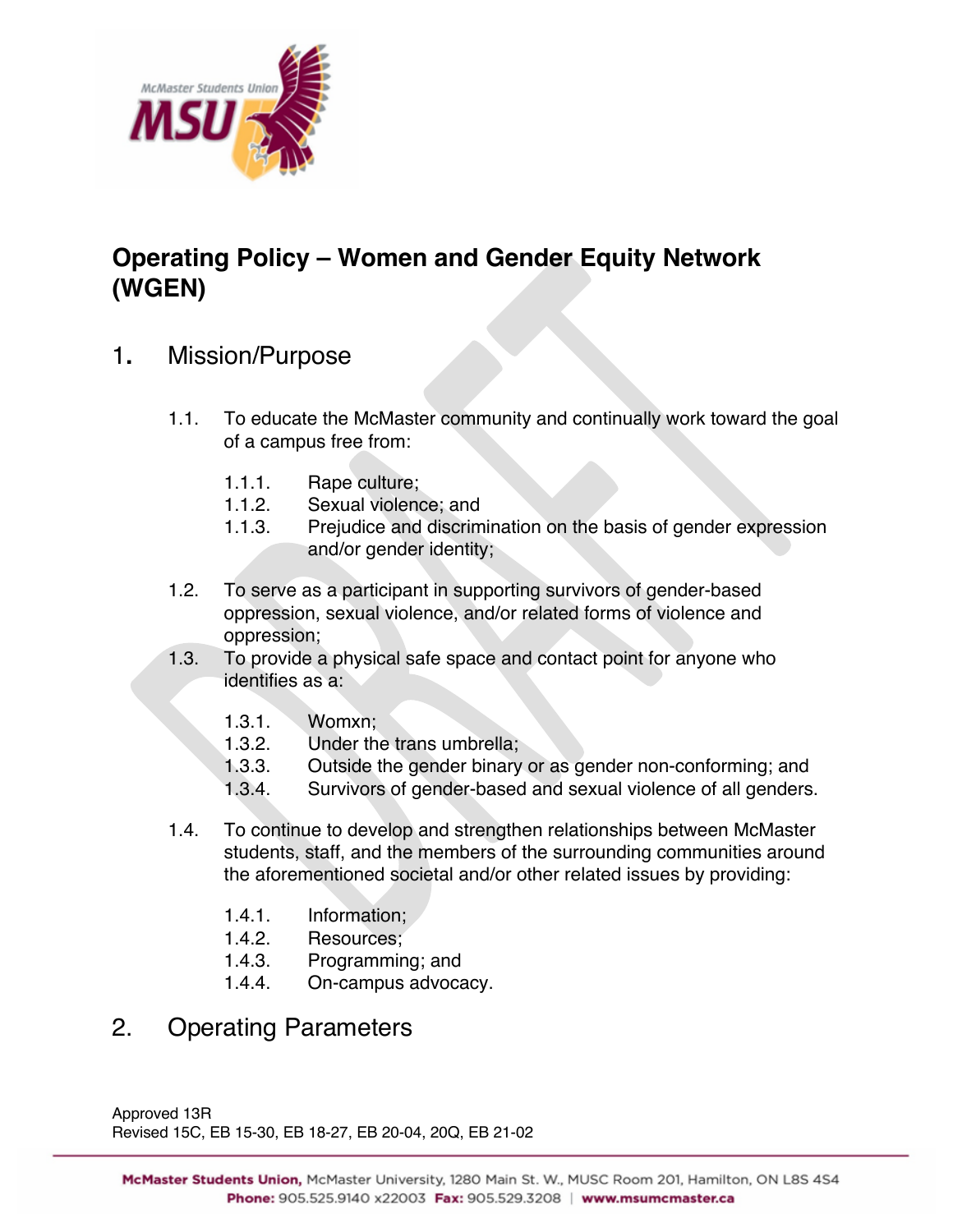- 2.1. The MSU WGEN shall:
	- 2.1.1. Cater to all students and members of the greater McMaster community, and those from the surrounding areas;
	- 2.1.2. Work with various University departments and relevant stakeholders to ensure the safety of students and a high quality of service within the University;
	- 2.1.3. Offer a safe(r) space for space users/community members and their supporters to come and feel welcome and secure;
	- 2.1.4. Provide structured events to create a sense of inclusion and community among space users/community members;
		- 2.1.4.1. Events will reflect the diversity of the community, including created closed spaces for folks with intersecting identities such as being:
			- 2.1.4.1.1. Racialized;
			- 2.1.4.1.2. 2STLGBQIA+; and
			- 2.1.4.1.3. Disabled or experiencing disability.
	- 2.1.5. Provide a variety of support services regarding relevant experiences;
		- 2.1.5.1. These include experiences such as:
			- 2.1.5.1.1. Harassment;
			- 2.1.5.1.2. Sexual violence;
			- 2.1.5.1.3. Domestic and intimate partner violence; and
			- 2.1.5.1.4. Gender-based discrimination and/or violence.
		- 2.1.5.2. The support shall include, but not be limited to:
			- 2.1.5.2.1. Community/discussion groups;
			- 2.1.5.2.2. Referrals;
			- 2.1.5.2.3. One-on-one peer support bookings; and
			- 2.1.5.2.4. Drop-in peer support;
	- 2.1.6. Act as an advocate to promote the safety and equal treatment of all people on campus and in the community through:
		- 2.1.6.1. The elimination of:
			- 2.1.6.1.1. Rape culture;
			- 2.1.6.1.2. Sexual violence; and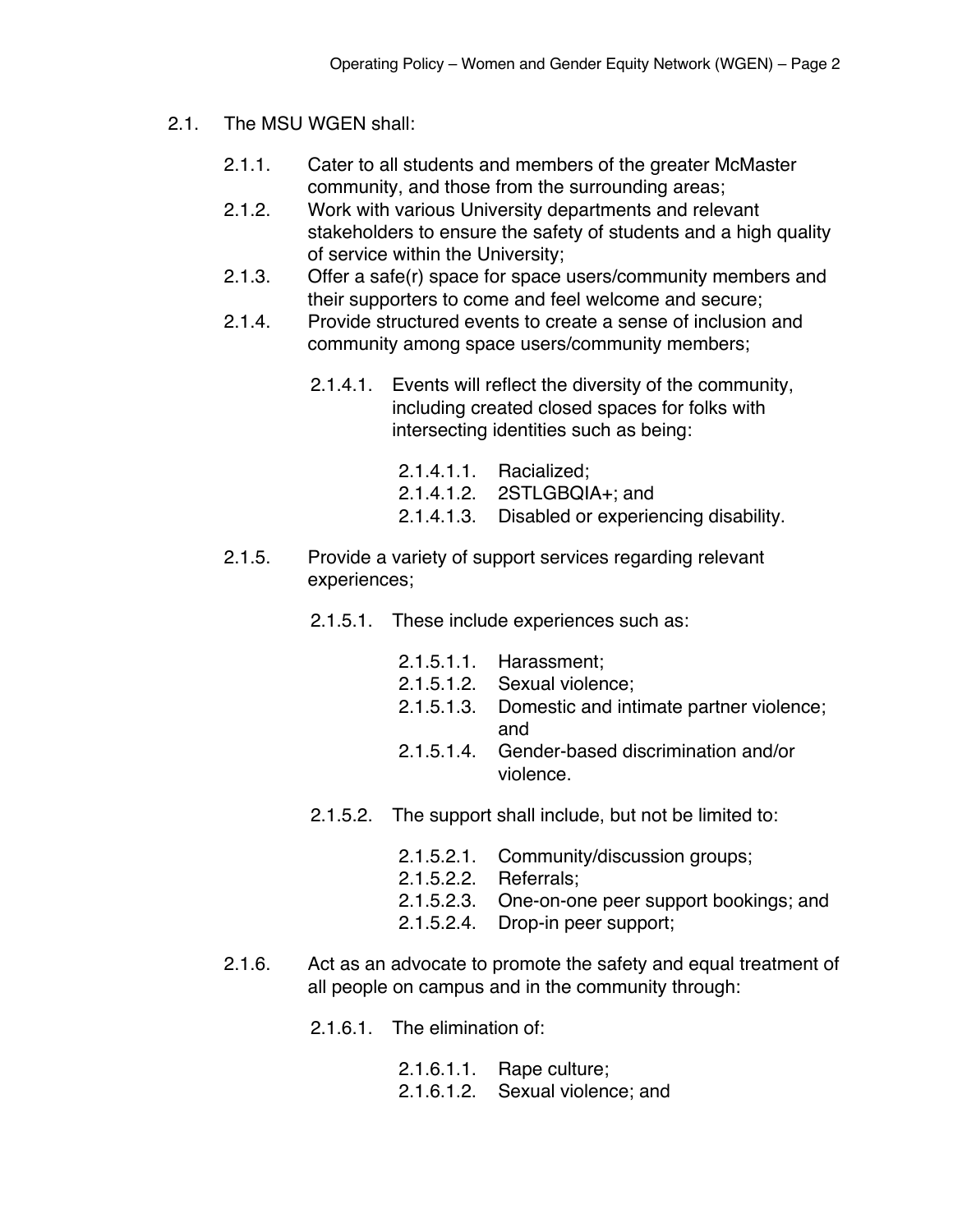2.1.6.1.3. Social injustices;.

- 2.1.6.2. Instances of institutionalized oppression and discrimination at McMaster University.
- 2.1.7. Operate with throughout the week during the academic year;
	- 2.1.7.1. The scheduling of these hours will be set by the Director and Assistant Director.
- 2.1.8. Shall operate within an Anti-Racist, Anti-Oppressive, Trans-Inclusive, Survivor-Centric, and Decolonial Intersectional Feminist Framework.

## 3. Personnel Structure

- 3.1. The MSU WGEN Personnel Structure shall consist of:
	- 3.1.1. The WGEN Director, who shall:
		- 3.1.1.1. Oversee overall activities of the WGEN;
		- 3.1.1.2. Attend President's Advisory Committee on Building an Inclusive Community (PACBIC) Violence Against Women/Gender-Based Violence (VAW-GBV) and Anti-Violence Network (AVN) meetings to receive consultation about programming and events;
		- 3.1.1.3. Act as a consultant in the various University committees around releventrelevant issues;
		- 3.1.1.4. Perform duties outlined in the WGEN Director job description.
	- 3.1.2. The WGEN Assistant Director, who shall:
		- 3.1.2.1. Assist in the oversight of the overall activities of MSU WGEN;
		- 3.1.2.2. Perform duties outlined in the WGEN Assistant Director job description.
	- 3.1.3. The Community Events & Planning Executive(s), who shall:
		- 3.1.3.1. Be responsible for the creation and planning events for space users/community members;
		- 3.1.3.2. Perform duties outlined in the WGEN Community Events & Planning Executive job description.;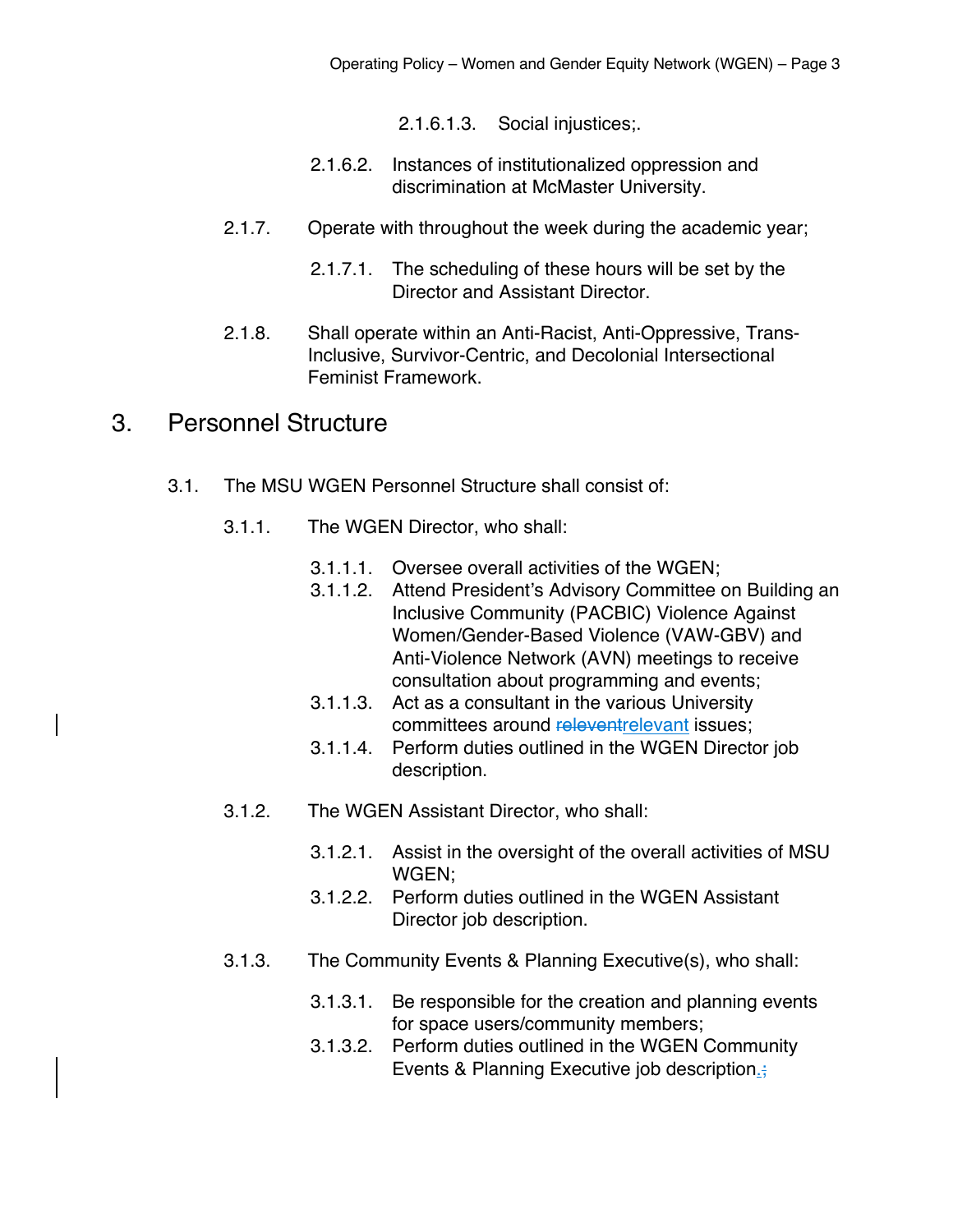- 3.1.4. The Logistics Coordinator, who shall:
	- 3.1.4.1. Be responsible for considering logistical aspects of event creation and planning including, but not limited to:
		- 3.1.4.1.1. Accessibility needs;
		- 3.1.4.1.2. Booking rooms;
		- 3.1.4.1.3. Obtaining necessary resources (i.e. equipment, refreshments, etc.); and
		- 3.1.4.1.4. Scheduling.;
	- 3.1.4.2. Be responsible for the facilitation of, communication with, and generally oversee the Events Committee;
	- 3.1.4.3. Perform duties outlined in the WGEN Logistics Coordinator job description.
- 3.1.5. The Promotions Executive(s), who shall:
	- 3.1.5.1. Be responsible for advertising events and campaigns related to the MSU WGEN mandate through various media;
	- 3.1.5.2. Be responsible for the coordination of the MSU WGEN social media pages;
	- 3.1.5.3. Be responsible for the creation of promotional material for events and campaigns;
	- 3.1.5.4. Perform duties outlines in the WGEN Promotions Executive job description.;
- 3.1.6. The Research Coordinator, who shall:
	- 3.1.6.1. Be responsible for research and content development for educational events and campaigns;
	- 3.1.6.2. Keep up to date on current events and issues related to the MSU WGEN community;
	- 3.1.6.3. Perform duties outlined in the WGEN Research Coordinator job description.
- 3.1.7. The Resources Coordinator, who shall:
	- 3.1.7.1. Be responsible for the maintenance of an MSU WGEN Library for McMaster University;
	- 3.1.7.2. Be responsible for the upkeep and organization of space resources;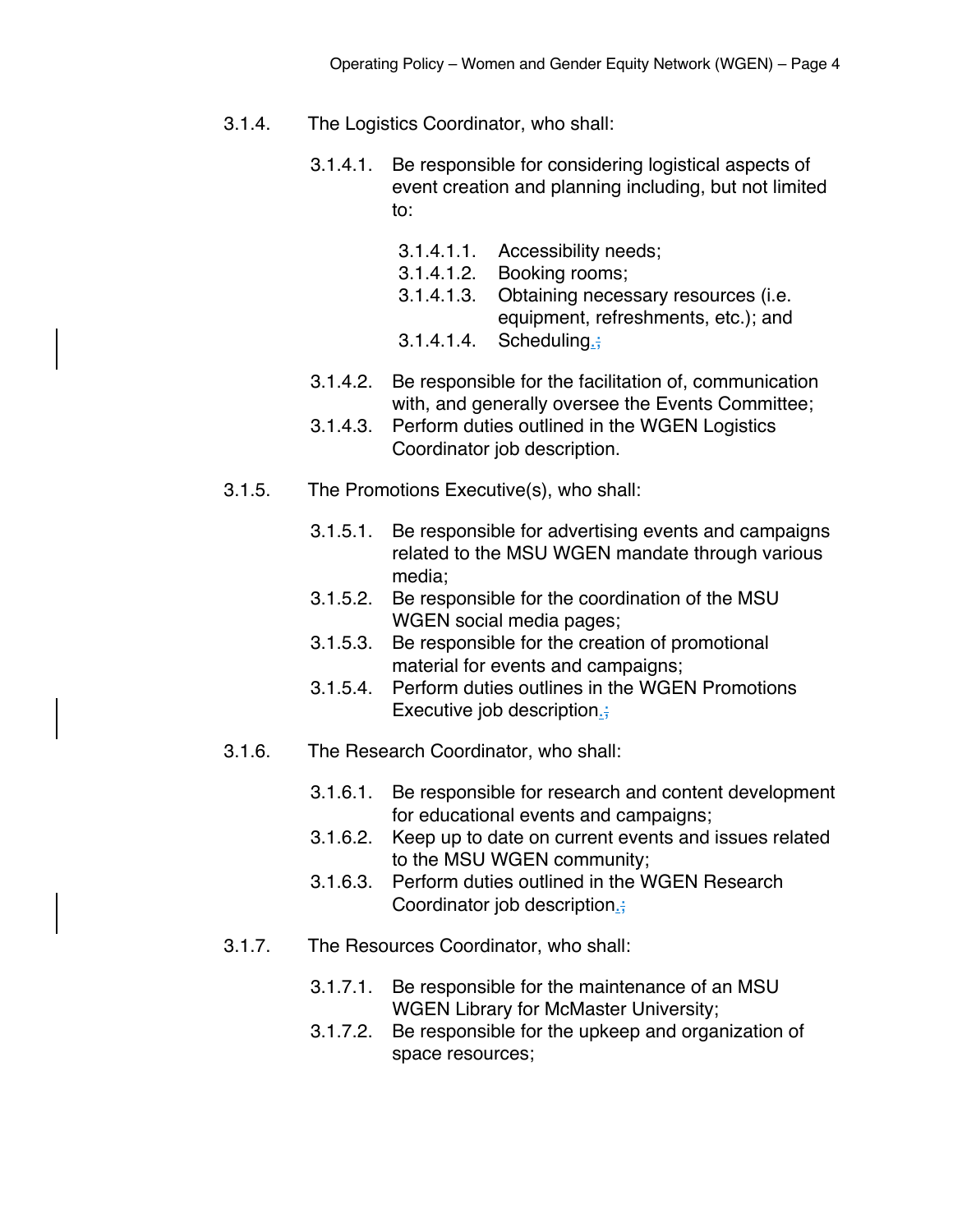- 3.1.7.3. Connect with clubs, services, and groups on campus and in Hamilton to further obtain or make accessible the MSU WGEN resources;
- 3.1.7.4. Perform duties outlined in the WGEN Resources Coordinator job description.
- 3.1.8. The Social & Political Advocacy Coordinator, who shall:
	- 3.1.8.1. Be responsible for imparting change while building awareness on campus about various social and political issues relevant to communities served by the MSU WGEN, such as trans students and students who are survivors;
	- 3.1.8.2. Perform duties outlined in the WGEN Social & Political Advocacy Coordinator job description.
- 3.1.9. The Training & Development Coordinator(s), who shall:
	- 3.1.9.1. With direction from the Assistant Director, be responsible for the training outreach, scheduling, and coordination of Safe(r) Space Volunteers;
	- 3.1.9.2. Perform duties outlined in the WGEN Training & Development Coordinator job description.
- 3.1.10. The Volunteer Coordinator(s), who shall:
	- 3.1.10.1. With direction from the Assistant Director, be responsible for the outreach and scheduling of Safe(r) Space Volunteers;
	- 3.1.10.2. Perform duties outlined in the WGEN Volunteer Coordinator job description.  $3.1.9.2.$
- 3.1.10.3.1.11. The Events & Advocacy Committee Volunteer(s), who shall:
	- 3.1.10.1.3.1.11.1. Act as the Events Committee along with the Community Events and Planning Executives and Logistics Coordinator;
	- 3.1.10.2.3.1.11.2. Be responsible for assisting the Executives in the planning of events;
		- 3.1.10.3.3.1.11.3. Perform duties outlined in the WGEN Events & Advocacy Committee Volunteer job description.;
- 3.1.11.3.1.12. The Safe(r) Space Volunteer(s), who shall: